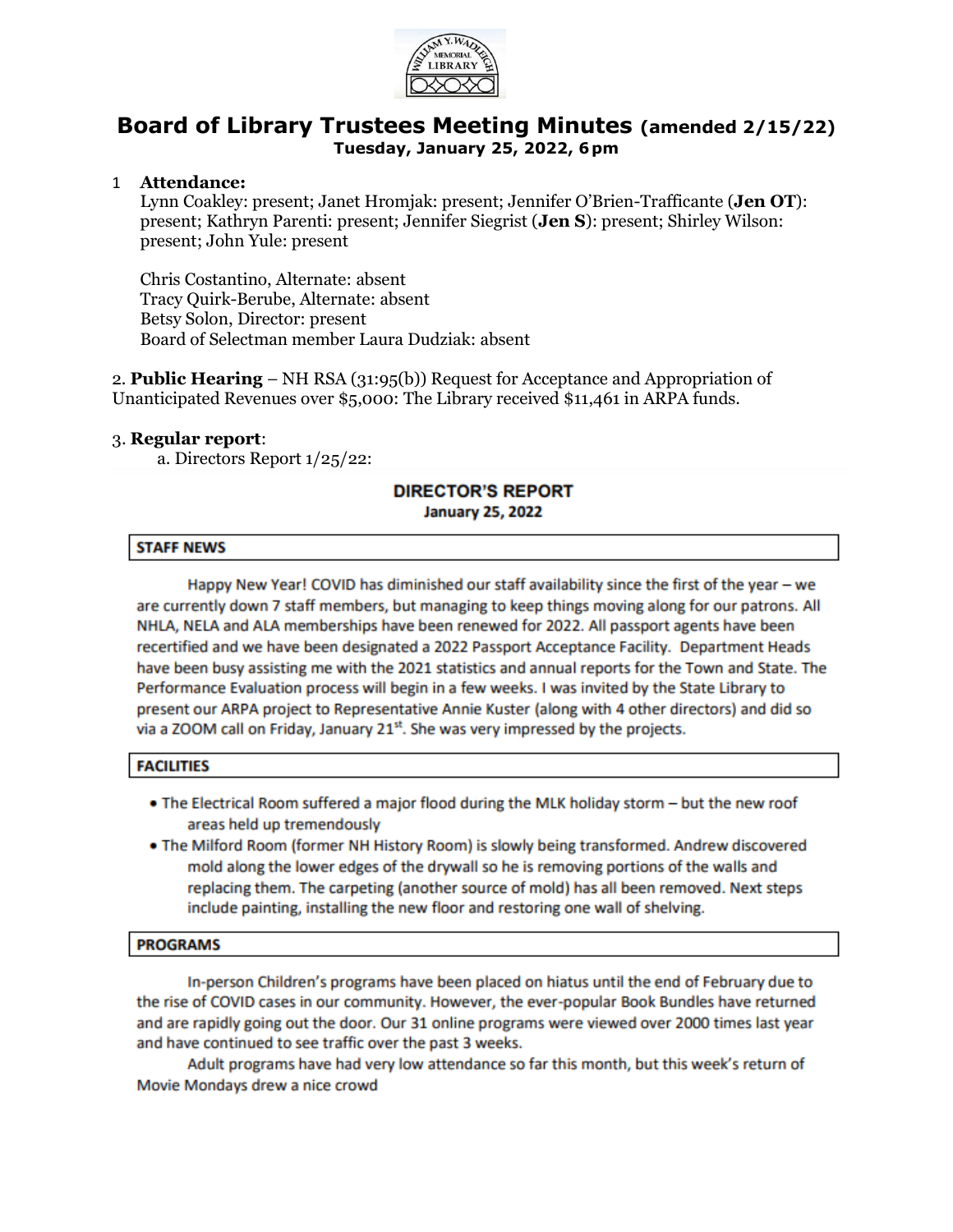## **OTHER NEWS**

- I've been approached by several smaller libraries who wish to borrow some of our policies and have shared 4 of them: The Security Camera policy, Staff Safety Policy, our Reconsideration of Materials policy and form, and our Volunteer Policy. Kudos to all of you on the board who developed such great documents!
- . Annual Reports were submitted to the Town this week and the NH State Report will be due in March. I'm including a copy of the 2022 Statistics with this report, which show just how active we have been over the past year.
- Merrimack Public Library donated 32 cake pans to our new Library of Things the tricky part has been figuring out how to catalog them!

**Respectfully Submitted, Betsy Solon** 

Betsy added 1 item to the Directors Report:

We received a letter from the Fire Department that they are changing their phone number so we will have to have the alarm system updated.

 b. Motion made by Jen S and seconded by John to approve the 12/21/21 minutes. All approved with 1 abstain (Shirley). Motion made by Lynn and seconded by Shirley to approve the 1/18/22 minutes. All approved with 1 abstain (Jen OT).

 c. Treasurer's Report – A motion was made by Jen OT and seconded by Shirley to accept the \$285 in gifts/donations collected (\$200 unrestricted and \$85 building fund). All approved.

#### 4. **New Business**:

 a. Keyes Foundation Donation – A motion was made by Jen OT and seconded by Lynn to accept the \$10,000 donated by the Keyes Foundation which will be targeted for the outdoor program area. All approved.

 b. COLA – The BOS has approved the Library raising the COLA from 3.5% to 4.5% as long as our bottom line does not change. A motion was made by Janet and seconded by Shirley to increase the Library COLA to 4.5% as long as the updated Town budget passes. All approved. c. Any other new business:

- Due to the upcoming storm this weekend, Betsy will make the call Friday afternoon regarding if the Library will close due to weather.
- Jen S did a flyer for posting around town and on the website.
- We will add to the agenda after we know the results of the warrant article the following 2 items:
	- $\circ$  Discussion regarding obtaining someone to work on grants for the Library
	- o Discussion regarding a recommended Capital Campaign individual

5. **Public Questions and Comments**: Jen OT relayed a question regarding the AARP tax aide program. All information is posted on the Library website.

#### 6. **Old Business**:

a. Mask Policy & Reopening plan update – No change to the mask policy at this time.

 b. BOS meeting update - The BOS is not supporting the Library warrant article (3 against, 2 for). When questioned, the reason provided was that taxes are already going up and they do not wish to spend any additional money. Laura Dudziak will be doing the minority report and